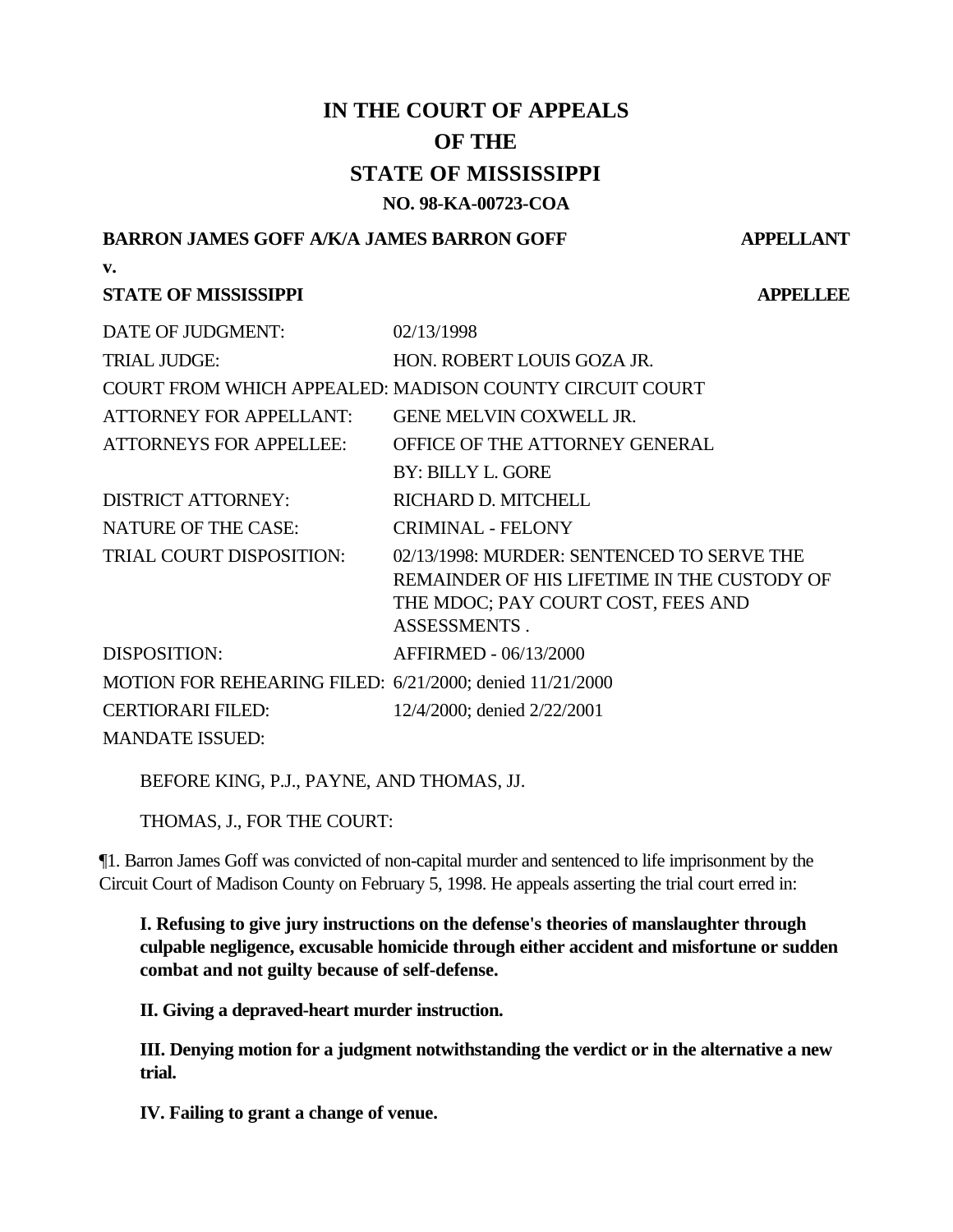## **V. Allowing testimony as to the victim's good character.**

## **FACTS**

¶2. On the evening of December 31, 1996, Goff and his wife, Tish Goff, went to a nightclub in Madison County known as the Dock. Goff testified he consumed a quantity of alcohol and was probably legally intoxicated. Around 2:30 a.m., the morning of January 1, 1997, they went by taxicab in search of a party they believed was being held at a private residence but were unable to locate this party, so they returned to the Dock. Tish Goff testified she walked to a public phone outside the Dock to call the person who was going to give them a ride home. As she was talking on the phone a man walked by her and knocked her into a wall and called her a name. She did not recognize the man.

¶3. Goff testified he was standing some 45 feet away and witnessed the man run into his wife. He came to his wife's aid, and as he reached her he saw the man turn into a dark "breezeway" near the entrance to the Dock. He saw his wife was not seriously injured as she stood up and examined her knees to see if they scraped. He then pursued the man. Upon entering the darkened breezeway someone grabbed his shirt. He responded by hitting the person twice and kicking him twice, and the man fell hitting his head with a sound that indicated he might be seriously injured.

¶4. The man was identified as Herman Carson, who was well known by Dock employees and patrons as being mentally retarded and a quiet person. He stood five feet four inches tall and weighed 140 pounds. Goff stood six feet two or three inches and weighed 240 of 250 pounds. Carson was transported to a hospital and later transferred to a hospital in Texas where more than a month after he was injured, he died of head injuries.

#### **I.**

¶5. The jury was instructed on both murder and manslaughter. Goff requested instructions going to several other theories which were denied. A defendant is entitled to jury instructions on his theory of the case whenever there is evidence that would support a jury's finding on that theory. *Jackson v. State*, 645 So. 2d 921, 924 (Miss. 1994). Even the "flimsiest of evidence" is sufficient to mandate a trial court's giving an instruction on the proposed theory, but there must be some "probative value" to that evidence. *Miller v. State,* 733 So. 2d 846 (¶7) (Miss. Ct. App. 1998). *See also Strong v. State*, 600 So. 2d 199, 203 (Miss. 1992).

¶6. Goff contends that the trial court should have given his requested instruction on culpable negligence. Goff is incorrect. He testified he intended to punch and kick Carson. An intentional act that causes death cannot constitute culpable negligence. *Hurns v. State*, 616 So. 2d 313, 321 (Miss. 1993). As such there was no evidence to submit the case to the jury on the theory of culpable negligence, and denying the instruction was not error.

¶7. Goff further contends that the trial court should have given his requested instruction on accident and misfortune. An intentional act cannot fit the doctrine of accident or misfortune. *Triplett v. State*, 666 So. 2d 1356, 1362 (Miss. 1995). As such there was no evidence to submit the case to the jury on the theory of accident or misfortune, and denying the instruction was not error.

¶8. Goff additionally contends that the trial court should have given his requested instruction on self-defense. For a killing to be in self-defense, a person must reasonably be in fear of death or great bodily harm. *Ellis*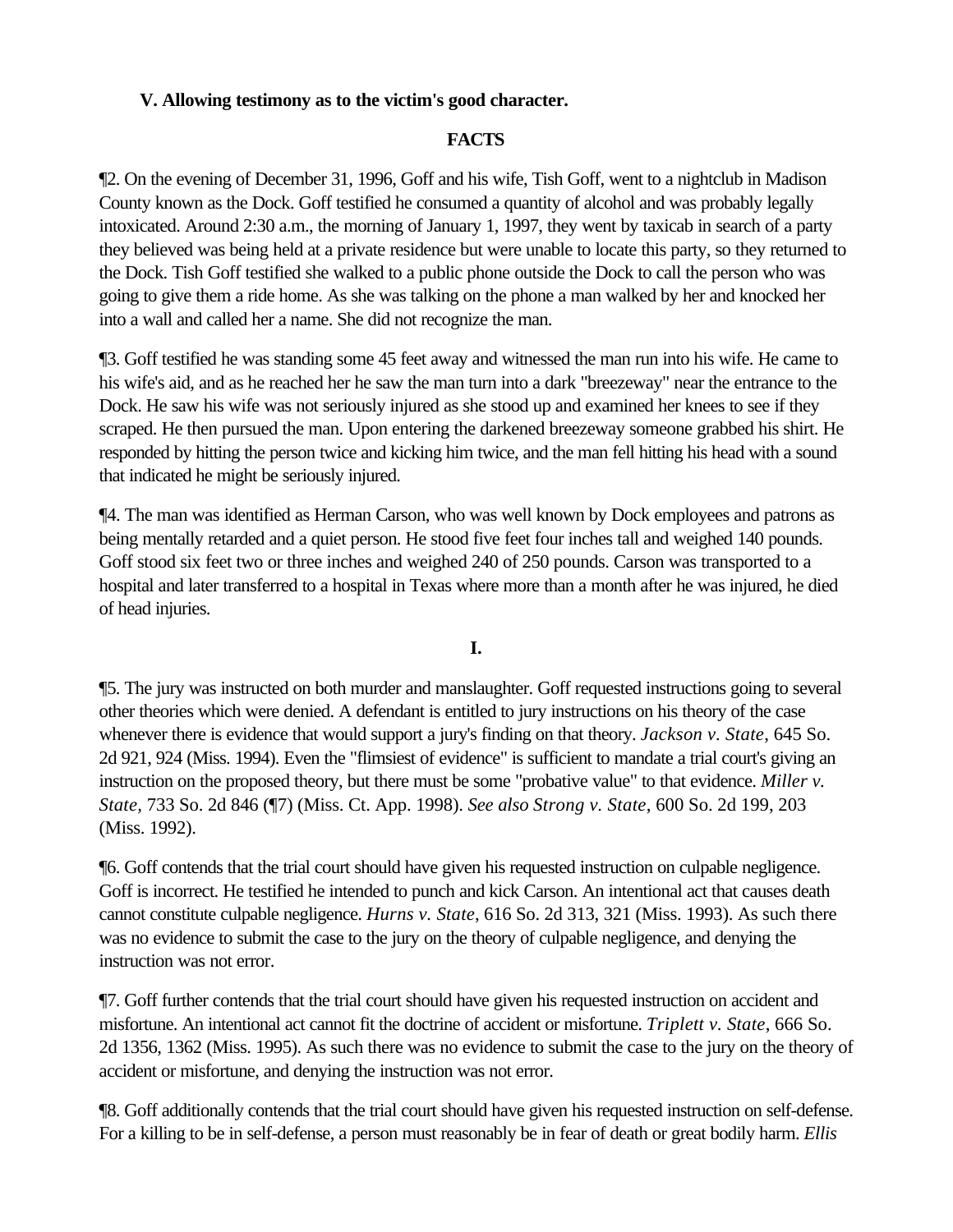*v. State*, 708 So. 2d 884, 887 (Miss. 1998). It is not error for a trial court to refuse a self-defense instruction where a person could not have had reasonable grounds to be so placed in fear. *Strong*, 600 So. 2d at 203 (citing *Wadford v. State*, 385 So. 2d 951, 954-55 (Miss. 1980)). Goff testified that he chased a man who had knocked down his wife into a darkened passageway or breezeway and described the area as:

[i]t is a dark area that is . . . right before you enter the Dock there is a double door where you enter at. It is right before you get to the double doors on the left and there is a gate and it is just a dark area, just a dark. . . . I walked, I stepped into the breezeway, I was grabbed by the shirt. I just reacted spontaneously. . . I swung and kicked, just reacted.

The record reflects that the trial court considered the proposed instruction in light of this testimony and found that even taken as true, and excluding the evidence which contradicted it, Goff did not put forth facts upon which a jury could find he acted in reasonable fear for his safety. We agree. At the time he struck Carson, Goff could not have believed his wife was in danger. Moreover, at that point in time, Goff was admittedly intoxicated and had actual notice that he encountered Carson in a darkened public entryway. He admitted that he did not know whether the man who grabbed him in the public entrance way into the Dock was the same man whom he saw push his wife or just someone leaving the nightclub. Upon these unique facts, the trial court did not err in denying the instruction upon self-defense.

¶9. Lastly, Goff contends that the trial court should have given his requested jury instruction on sudden combat. The doctrine of sudden combat is not often invoked although it was contained in Mississippi's earliest Codes and has been carried forward. *See Jeffcoat v. State*, 21 So. 2d 8, 9 (Miss. 1945). It is currently codified at Miss. Code Ann. § 97-13-17 (c) (Rev. 1994). In the one case cited by Goff where it is discussed, Justice Sullivan wrote that sudden combat theoretically could be used in a case involving a dangerous weapon, though that case actually involved accident or mistake. *Miller v. State*, 677 So. 2d 726, 730 (Miss. 1996). Nevertheless, what authority there is directly on point establishes that sudden combat is not available to a defendant unless the victim performs "an overt act in or towards a combat." *Conner v. State*, 179 Miss. 795, 177 So. 46 (1937). *See also Jeffcoat*, 21 So. 2d at 9. No evidence shows that Carson engaged Goff in combat. As such, there was no evidence to support this instruction, and it was properly denied.

#### **II.**

¶10. Goff urges that we re-examine a line of cases dealing with depraved-heart murder. At the close of the State's case, Goff moved for a directed verdict on the grounds that the State failed to show he acted in violation of the depraved-heart murder statute under which he had been indicted. The indictment tracked the statutory language of Miss. Code Ann. § 97-3-19(b) (Rev. 1994) and charged that he:

did willfully, unlawfully and feloniously by the commission of an act eminently dangerous to others and evincing a depraved-heart, regardless of human life kill Herman "Oogie" Carson by kicking, beating and stomping . . . .

The basis for Goff's motion for the directed verdict was his argument that depraved-heart murder should not encompass a killing done with an intent to harm a specific individual but should only encompass killings done with great indifference to life in general, such as shooting a firearm into a crowd. The trial court denied the motion for a direct verdict, and Goff renewed his attack on the statute in his motion for a judgment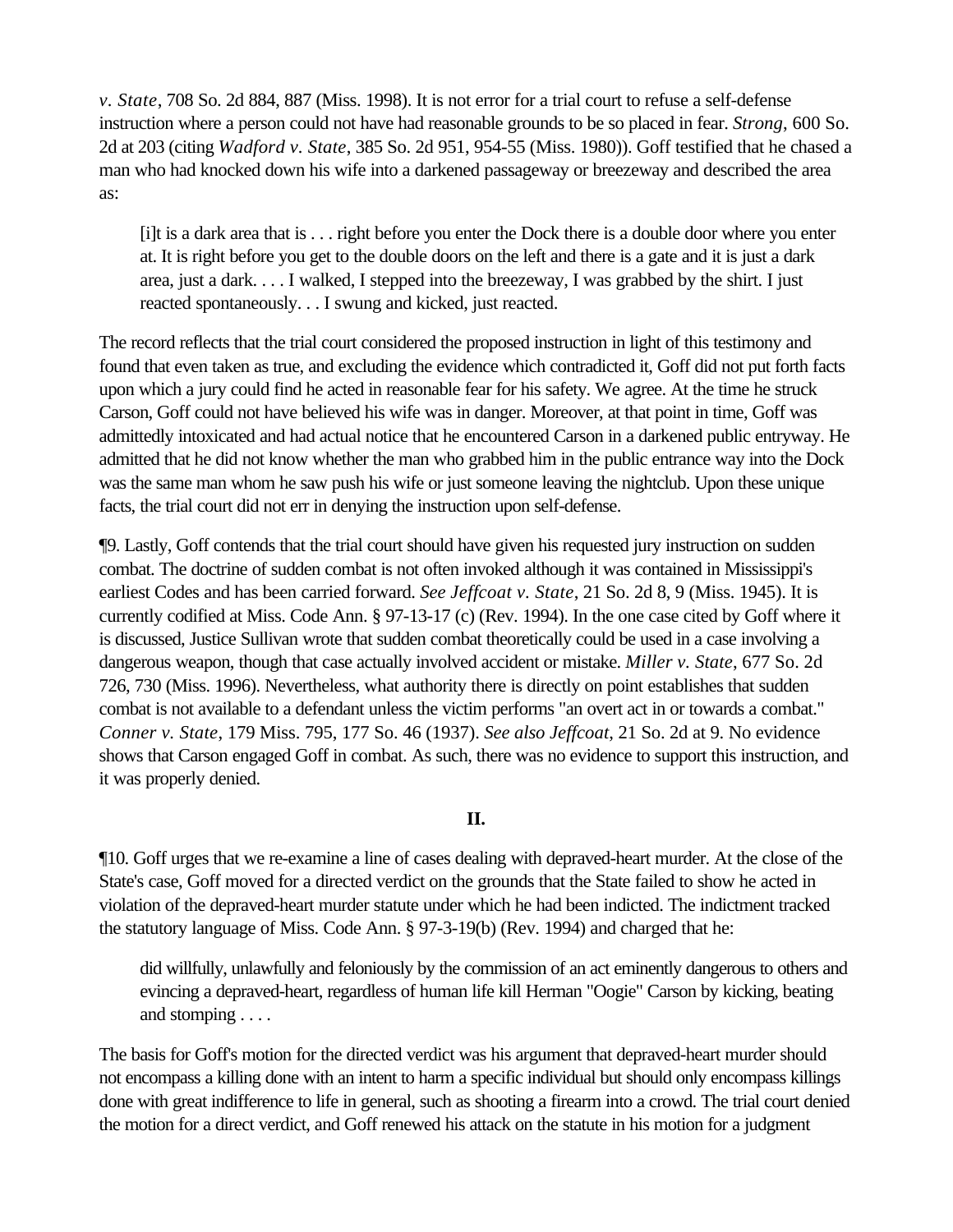notwithstanding the verdict or in the alternative a new trial.

¶11. The gravis of Goff's argument is that prior to *Johnson v. State*, 475 So. 2d 1136 (Miss. 1985) and *Windham v. State*, 602 So. 2d 798 (Miss. 1992), this State's law was that depraved-heart murder did not apply to murders where the intent to harm went to specific individuals. However, in these two cases, the Supreme Court expanded depraved-heart murder to include killings committed with intent to harm an individual.

[T]his Court can perceive no rational for characterizing a horrendously-violent act, like the one committed by Otis, as manslaughter rather than depraved-heart murder, simply because, under the traditional view the act must have been directed toward "human life in general" as opposed to one individual in particular. A distinction between the risk of death to one particular individual and the risk of death to more than one individual is a senseless and outmoded one which the Court properly discarded six years ago in *Johnson v. State*.

*Windham*, 602 So. 2d at 803. *See also Hurns v. State*, 616 So. 2d 313, 320-321 (Miss. 1993).

¶12. We find the trial court did not err in following the law of this State. This assignment of error is without merit.

## **III**.

¶13. Goff contends that the trial court erred in not granting his motion for a judgment notwithstanding the verdict (JNOV) or in the alternative a new trial. He argues that the medical evidence does not support a jury finding that he kicked and stomped on Carson's head as he lay on the ground. Rather, he argues that the medical evidence shows Carson's injuries occurred either when he hit and/or kicked him as he was standing or when Carson fell to the ground. This he argues did not evidence such reckless disregard for life and that he could have foreseen death was a likely result. *See Windham*, 602 So. 2d at 803.

¶14. Cases where depraved-heart has been found include assault with a hammer, *Windham*, 602 So. 2d at 799, jail beating, *Hurns*, 616 So. 2d at 315, and shooting through a door, *Clark v. State*, 693 So. 2d 927, 928 (Miss. 1997). The State put forth a witness who testified she saw Goff stomping on the left-side of Carson's head as he lay on the ground. Another witness contradicted Goff's testimony that he only wore tennis shoes and said he wore boots. Additionally, Goff fled from the immediate area as people came outside from the Dock, and when he surrendered a short-time later he was barefoot.

¶15. Carson suffered minimal or no surface or injuries to his skin such as abrasions or bruises on his lefthand side of his head, neck and shoulder, but many such injuries on his right-hand side. Carson also did not suffer breaks in his facial bones that Goff contends would have been present in a stomping. Goff's theory is that if he had stomped on the left-hand side of Carson's head as Carson lay on the ground, Carson would have had surface injuries to both sides of his face and/or broken facial because the ground would have caused injuries to the left-hand side as his foot caused injuries to the right-hand side.

¶16. The record does not support Goff's contention that the injuries could not have been caused by Goff's stomping Carson as he lay on the ground. Two treating neurosurgeons from the University of Mississippi Medical Center testified for the State and both concurred that it was not a medical certainty that Carson would have had surface abrasions on both sides of his head, face and neck if Goff had stomped on his head. Dr. Kevin Killough testified that Carson's injuries could have been caused by shearing force, such as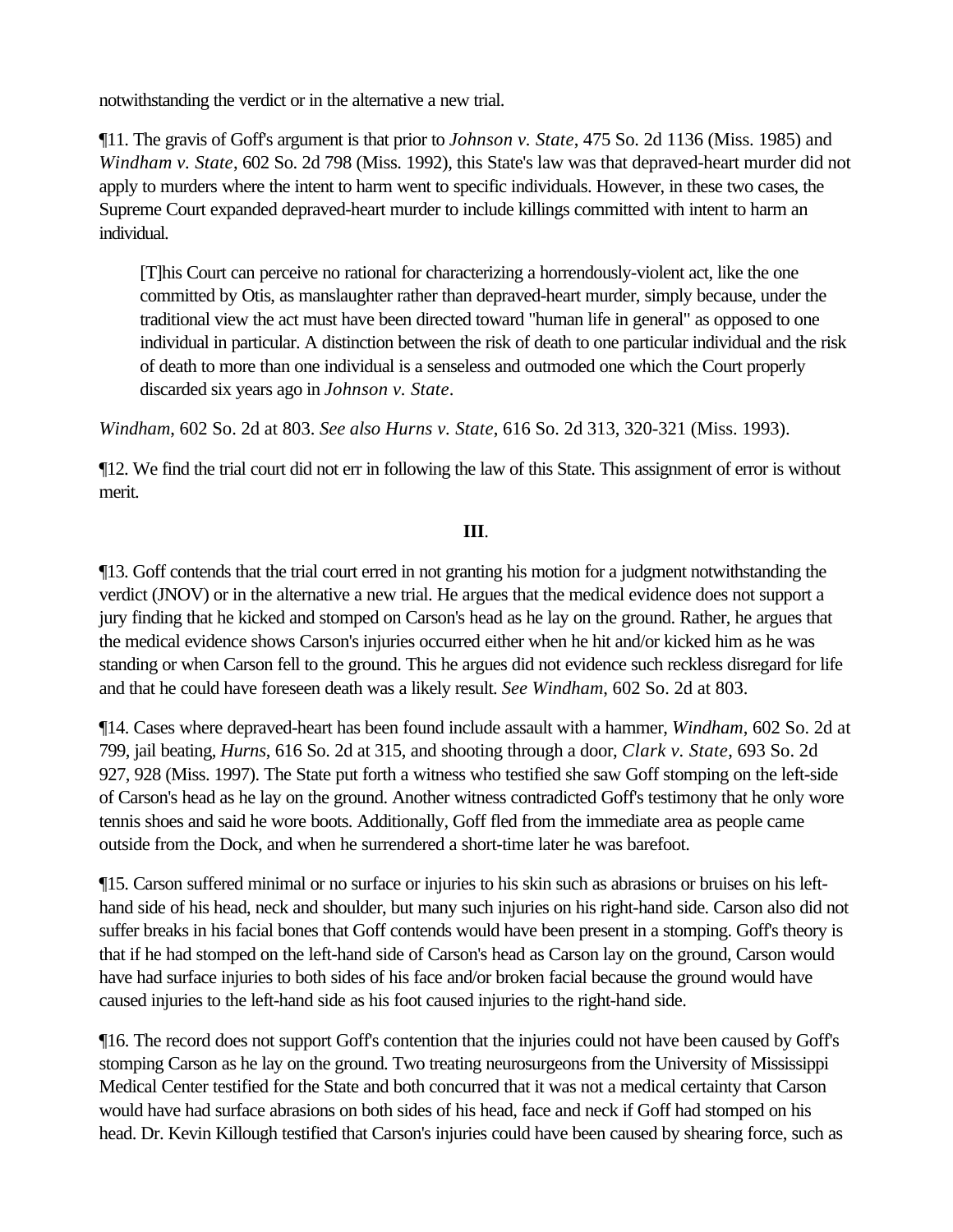a foot striking and then glancing off his head, rather than a perpendicular force of a foot stomping directly upon his head and driving the opposite side into the ground. He also testified that Carson's injuries were among the most serious he had treated.

¶17. Dr. George Mandybur adamantly refused to agree with Goff's theory of what injuries were consistent with stomping. He stated that in his opinion the left side of Carson's head could have been stomped upon without the right side receiving visible surface injuries, as the damage could have occurred to either the back of the head or the side of the head covered with hair. The following exchange took place:

Q: Well, if someone is stomping straight down on the head . . . that's the angle, coming in straight on the other side, that would cause a crushing and abrasion on that side of the face?

A: It could, but also the head might bounce like a basket ball.

¶18. A motion for new trial deals with the weight of the evidence; our standard of review regarding a motion for new trial is stated in *McClain v. State,* 625 So. 2d 774 (Miss. 1993):

Matters regarding the weight and credibility of the evidence are to be resolved by the jury ....

Moreover, the challenge to the weight of the evidence via motion for a new trial implicates the trial court's sound discretion. Procedurally such challenge necessarily invokes [Uniform Circuit and County Court Rule 10.05]. New trial decisions rest in the sound discretion of the trial court, and the motion should not be granted except to prevent an unconscionable injustice. We reverse only for abuse of discretion . . . .

*McClain,* 625 So. 2d at 778-81 (citations omitted). In this case, the evidence that Goff acted with a depraved-heart in killing Carson is of sufficient weight that the trial court did not abuse its discretion in denying the motion for a new trial.

¶19. A motion for JNOV deals with sufficiency of the evidence; our standard of review concerning the trial court's denial of JNOV is also described in *McClain*:

In appeals from an overruled motion for JNOV the sufficiency of the evidence as a matter of law is viewed and tested in a light most favorable to the State. The credible evidence consistent with McClain's guilt must be accepted as true. The prosecution must be given the benefit of all favorable inferences that may be reasonably drawn from the evidence . . . . We are authorized to reverse only where, with respect to one or more of the elements of the offense charged, the evidence so considered is such that reasonable and fair-minded jurors could only find the accused not guilty.

*McClain,* 625 So. 2d at 778 (citations omitted). The evidence could support reasonable jurors to find that Goff did inflict fatal injuries to Carson by hitting and kicking until he fell and then stomping on his head as he was lying helplessly on the ground. As such, this assignment is without merit.

## **IV.**

¶20. Goff asserts the trial court should have granted his motion for a change of venue. Motions for a change in venue are left to the trial court's discretion. *Hickson v. State*, 707 So. 2d 536 (¶22) (Miss. 1997); *Fisher v. State*, 481 So. 2d 203, 215 (Miss. 1985). The trial court should look to both the level of pre